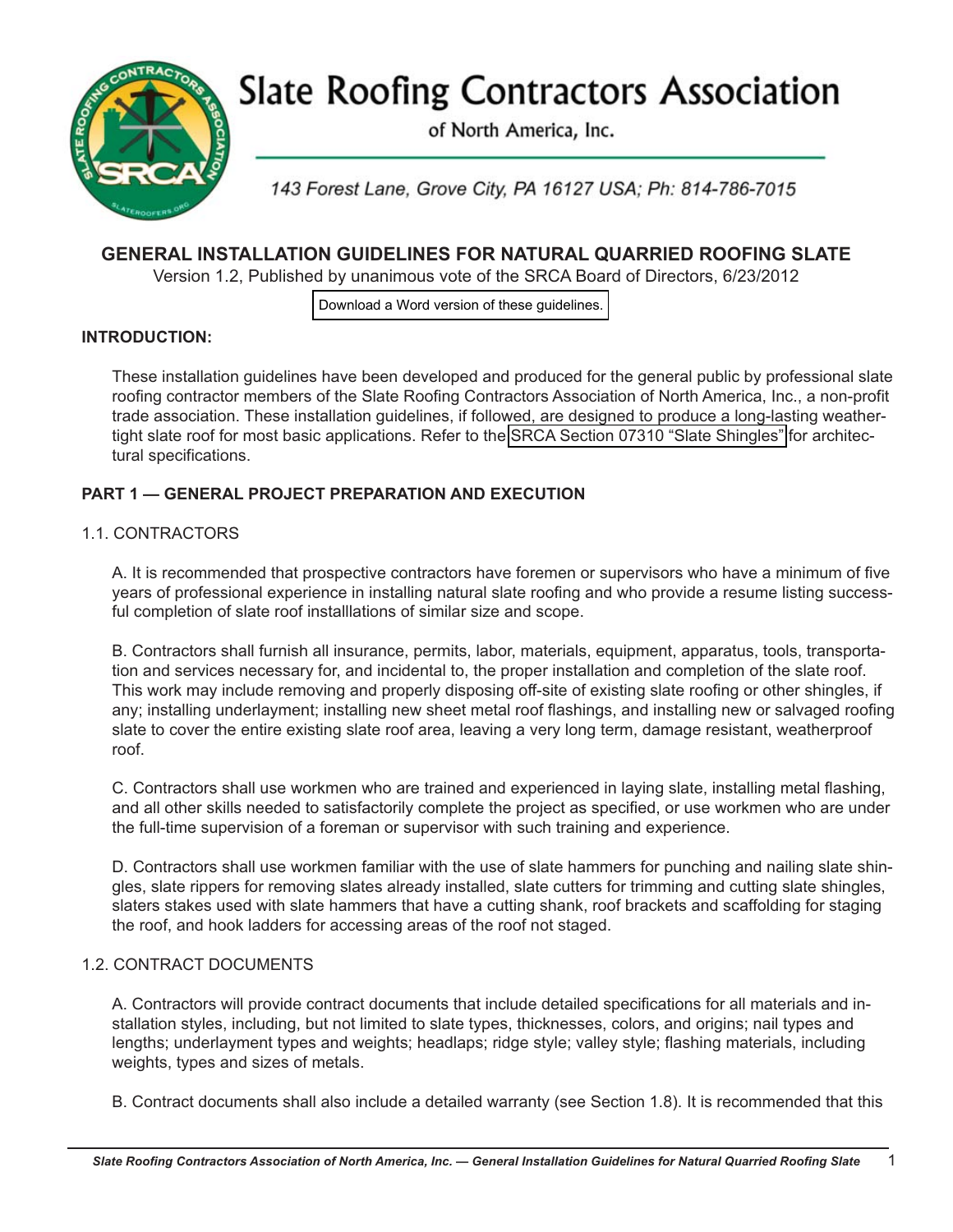SRCA General Roofing Installation Guidelines for Natural Quarried Slate document be attached to the contract as an addendum.

#### 1.3. MATERIALS DELIVERY AND STORAGE

A. Slate roofing shingles shall be delivered on manufacturer's skids with intact labels indicating source whenever possible.

B. Rolled underlayments shall be stored on end and manufacturer's recommendations for job-site storage and protection shall be followed.

C. Materials shall not be stored on existing fire escapes, in areas that may obstruct the ingress or egress of essential doorways or walkways, or on low-slope roofs or other roof slopes where the weight of the materials may damage the roof structure.

#### 1.4 CODES AND REGULATIONS

A. Contractor shall comply with all federal, state, local and contractual regulations regarding specific installations, and abide by applicable building, safety and health codes related to construction practices or use of equipment.

B. Contractor shall comply with the regulations of local governing Historical Societies and the National Registry of Historic Properties, when applicable.

#### 1.5 PROTECTION OF ROOF SURFACES

A. Workers shall not damage slates by walking on them.

B. The roof shall be properly staged to allow safe work surfaces, such as planks, that prevent unnecessary foot traffic on the slates.

C. Where foot traffic is unavoidable, roof ladders, hook ladders, chicken ladders, foam pads or other such devices should be used to protect the slates.

#### 1.6 INSURANCE

A. Contractor shall carry Liability Insurance and Workers Compensation Insurance according to state requirements.

B. Contractor will provide, upon request, Certificates of Insurance to Owner prior to the execution of any work.

### 1.7 CLEAN UP

A. Tools, equipment, surplus materials, slate scraps, and debris resulting from the slate roof installation shall be organized and cleaned up, or removed and properly disposed of, on a daily basis.

B. Gutters and roof areas will be cleaned of debris at the end of each work day and upon completion of the work.

C. Dust and dirt may infiltrate into the attic space during installation or removal of roofing slate. Owner shall be advised to remove any valuable items from the attic space and/or to cover such items with plastic, tarps, or other suitable covering prior to the commencement of any work.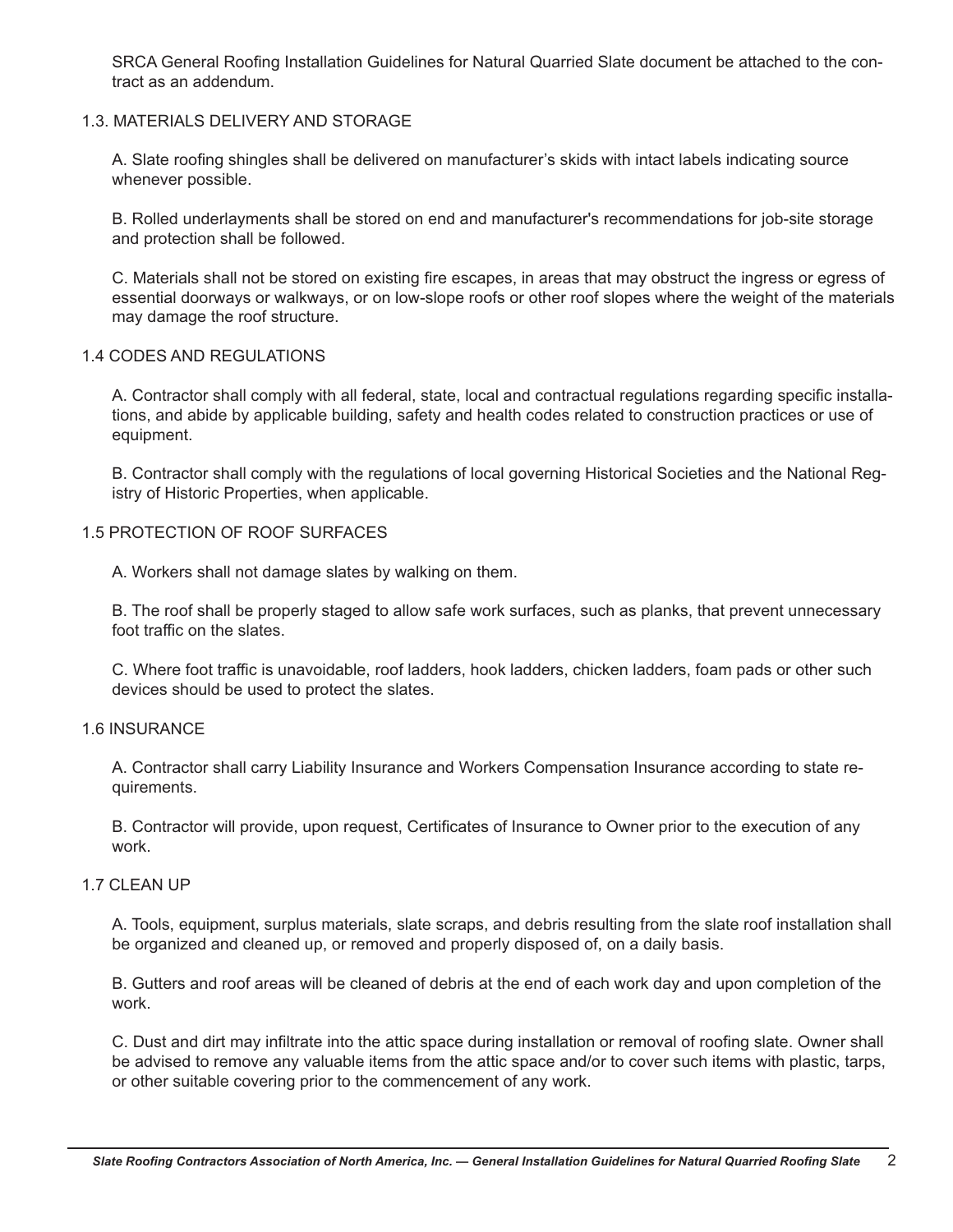#### 1.8 WARRANTY

A. Contractor shall warranty a new slate roof installation, covering both material and labor for defects that may occur, for a minimum period of five years.

B. Owner shall visually inspect the Work on an annual basis and report to the contractor any observed defects that are covered by the warranty.

C. The contractor cannot be held responsible for damage caused by other persons or by unusual and damaging weather events such as large hail, strong winds, lightning, flooding, earthquakes, excessive snow and ice buildup, or other "acts of God."

D. Contractor's warranty terms shall be clearly detailed in the contract documents.

E. An extended service maintenance agreement is recommended beyond the warranty period.

#### 1.9 EXTRA MATERIAL

A. Contractor shall provide for the Owner two percent of field slates used in the Work as maintenance stock for future repairs.

B. The maintenance stock is to be placed in storage in a location at the work site to be determined by the Owner.

#### **PART 2 — ROOFING SLATE**

#### 2.1 PROCUREMENT

A. Procure new roofing slates from known sources so that additional matching supplies can be obtained if needed. A single quarry source is recommended.

B. Slates shall be supplied by manufacturers that are experienced in the production of roofing slate and that quarry or mine high-quality rock specifically selected for roofing grade applications. Provide manufacturer's warranty in writing. Substitution of slates with slates from other sources shall not be permitted without written approval from the Owner or architect.

C. Slates shall be identified and labeled according to the quarry source and location. For example, foreign slates shall not be misrepresented as domestic slates.

### 2.2 QUALITY CONTROL

A. Slates shall conform to ASTM C 406 and shall be Grade S1 (minimum 575 lbf breaking load1, maximum 0.25% absorption<sup>2</sup>, and maximum 0.002 inches depth of softening<sup>3</sup>).

[ 1ASTM C120, Test Methods of Flexure Testing of Slate (Breaking Load, Modulus of Rupture, Modulus of Elasticity); <sup>2</sup>ASTM C 121, Test Method for Water Absorption of Slate; <sup>3</sup>ASTM C 217, Test Method for Weather Resistance of Slate]

B. All slate shall be hard, dense, sound rock of natural cleft with chamfered (beveled) edges. No broken or cracked slate shall be used, although broken slates may be cut into smaller, unbroken pieces.

C. Slates up to 3/8" in thickness shall be punched for nail holes; slates over 3/8" in thickness may be drilled and countersunk, for a minimum of two nail holes each. The holes punched in the slates shall be the correct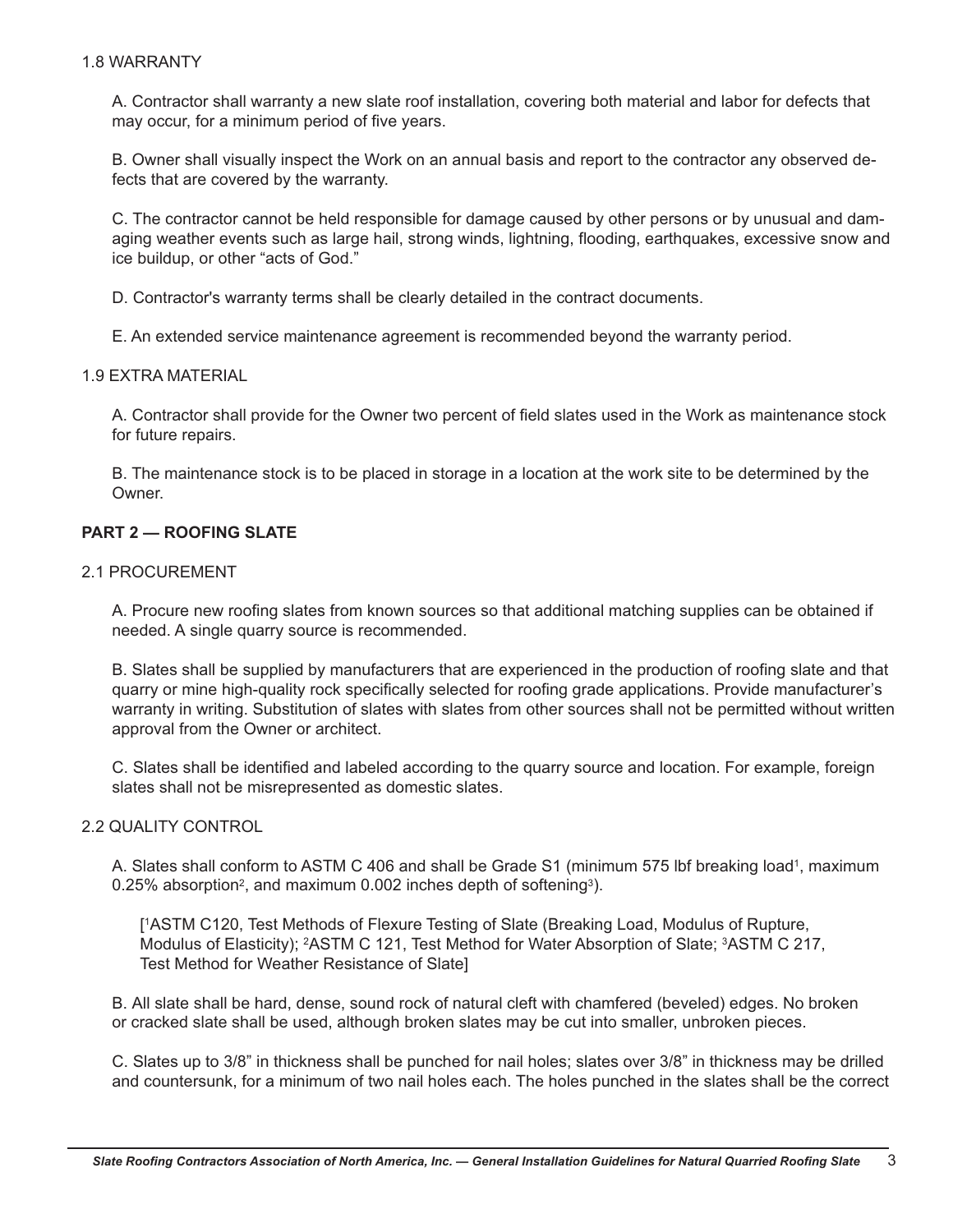diameter to provide a snug fit for the shank of the roofing nails. Slates shall be punched back to front (except starter slates, which are punched front to back). Slates shall be punched on the thinner end if there is a variation in the thickness along the length of the slate.

D. Rectangular slates with broken corners on the exposed end shall be rejected if a corner is broken off greater than 1.5 inches in either direction, although such slates may be used for cutting into smaller pieces.

E. Curvature of slates shall not exceed 1/8 inch over a distance of 12 inches. Curved slates shall be trimmed and punched to permit them to be laid with the convex side facing up.

F. Defects in slates such as "knuckles," "knots," "knurls" and "cramps" which protrude above the surface of the slates shall be positioned such that they remain on the exposed top surface of the slate after installation. Knots, knurls and cramps shall not be permitted on the back or covered portions of the slates unless removed by grinding beforehand. A slate shall be rejected if a surface defect adversely affects the proper laying of the slate.

G. Slates shall be free of pyrite inclusions that can visibly leach rust stains onto the roof.

H. Slates shall not have carbon-bearing bands known as "ribbons" as these are considered defects that undermine the longevity of the slate.

I. Nail holes are to be positioned no more than 1.5" in from the side edges of the slate. Nail holes must be positioned approximately 2/3 the distance from the bottom of the slate when using standard 3" headlap. The top of the underlying slate shall not be penetrated by the slating nails.

# 2.3 INSTALLATION STYLES

A. Slate installation styles may include, but are not limited to:

- 1. A "standard" pattern where all of the slates are the same length and width, although these can include slates of differing colors and shapes;
- 2. A "random width" style where the slates are the same length, but differing widths;
- 3. A "textural" style where thicknesses, textures, colors, lengths, widths and types of slate may be blended for architectural effect;
- 4. A "graduated" style where thicker, longer slates are installed near the eaves and the slates gradually decrease in thickness and size as they near the top of the roof;
- 5. A "staggered butt" style where slates of varying lengths are installed in such a manner that the exposed butts are staggered.

B. When mixed, graduated, or textural slate styles are to be installed, or slates with mixed colors, sizes, types and/or thicknesses, the quantities of the various sizes and types of slates and the layout patterns of the slates are to be clearly specified in the contract documents.

- C. If necessary, build mockups to demonstrate aesthetic effects and to set quality standards.
	- 1. Use materials specified for the project in the mockup.
	- 2. Retain mockup for duration of the project.
	- 3. Approved mockups may become part of the completed work.

### **PART 3 — GENERAL MATERIALS**

### 3.1 ROOFING FELT

A. Cover surfaces to be slated with roofing underlayment in order to weather in the building, when needed.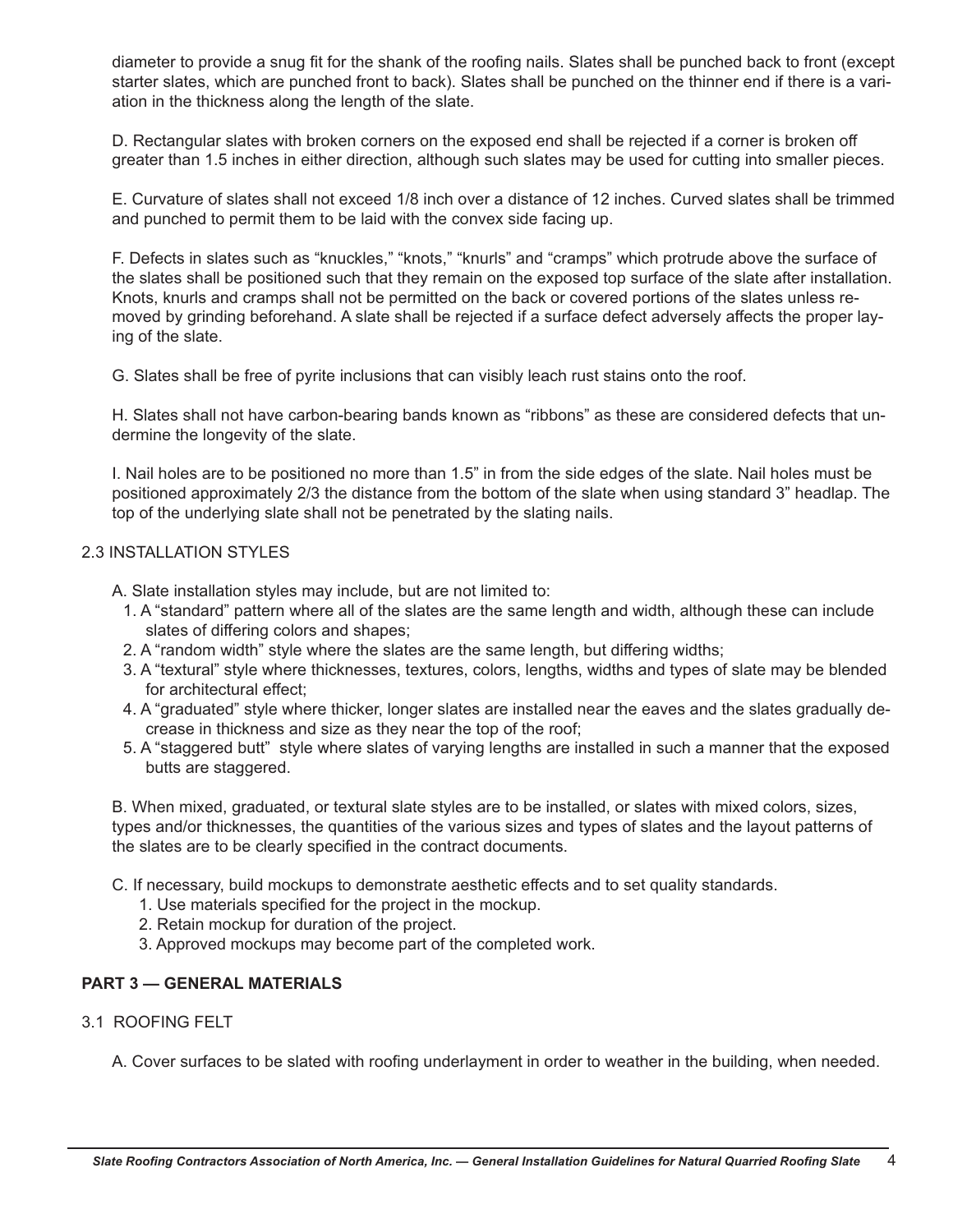B. Roofing underlayment shall, at a minimum, comply with ASTM D 226 asphalt-saturated organic felt, Type II, No. 30, unperforated.

C. Felt shall be installed horizontally with sections overlapped toward eaves or drains by a minimum of two inches and at ends by a minimum of six inches. The felt shall overlap hips and ridges by approximately 12 inches. All felt shall be preserved unbroken, tight, and whole.

D. Felt shall be secured with minimum 1" electro-galvanized roofing nails along laps, ends, and in the field as necessary to properly hold the felt in place and to protect the building from water infiltration until covered with slate.

E. The maximum length of exposure for felts prior to slating shall be one month. When the felt must be left for long periods before the slates can be installed, the exposed nail heads are to be skimmed over with a thin layer of trowel grade roof mastic to prevent leakage around the nail heads.

F. When self-adhesive underlayment is used along eaves or elsewhere, it shall be covered with felt.

G. On slopes from 4:12 to 12:12, a half-lapped double layer of No. 30 felt is recommended when the felt is not going to be slated over immediately. Slopes over 12:12 may use a single layer of felt as may any slope that is to be slated within a few days.

H. Additional underlayment may also be used in ice-dam prone areas, such as Type II felt installed on top of the existing felt, with a layer of trowel-grade roof mastic spread evenly underneath the additional felt layer.

# 3.2 NAILS

A. Nails shall be solid copper, smooth-shank roofing nails, minimum 11 gauge, minimum 1.25" length. Copper nails 2.5" or longer shall be minimum 10 gauge. Alternatively, Type 304 smooth-shank stainless steel roofing nails can be used, not less than 1.25" long.

B. Hot-dipped galvanized smooth-shank roofing nails may be utilized when specified.

C. Nail length is to be approximately twice the thickness of the slates plus one inch. Nails are to fully embed into the roof decking material without more than 1/4" nail length being exposed on the underside of the roof decking. When the underside of the roof decking is exposed, such as at overhanging eaves, the nails shall be long enough to penetrate the roof decking, but not so long that they may be visibly driven through.

D. Recommended nail lengths are as follows when 1" or thicker roof deck is utilized:

- 1. 3/16"-1/4" thick slates are to be fastened with 1.5" nails.
- 2. 3/8" thick slates are to be fastened with 1.75" nails.
- 3. 1/2" thick slates are to be fastened with 2" nails.
- 4. 3/4" thick slates are to be fastened with 2.5" nails.
- 5. 1" thick slates are to be fastened with 3" nails.

### 3.3 FLASHING

A. Flashing shall be minimum 16 ounce copper conforming to ASTM B 370, minimum 28 gauge stainless steel, or minimum 4 lb. sheet lead. Twenty ounce copper flashing is recommended.

B. Flashing shall be installed where there are roof plane intersections, where the roof abuts walls, parapets, dormers and chimneys, or where there are roof penetrations.

C. All flashings and fasteners are to be galvanically compatible metals.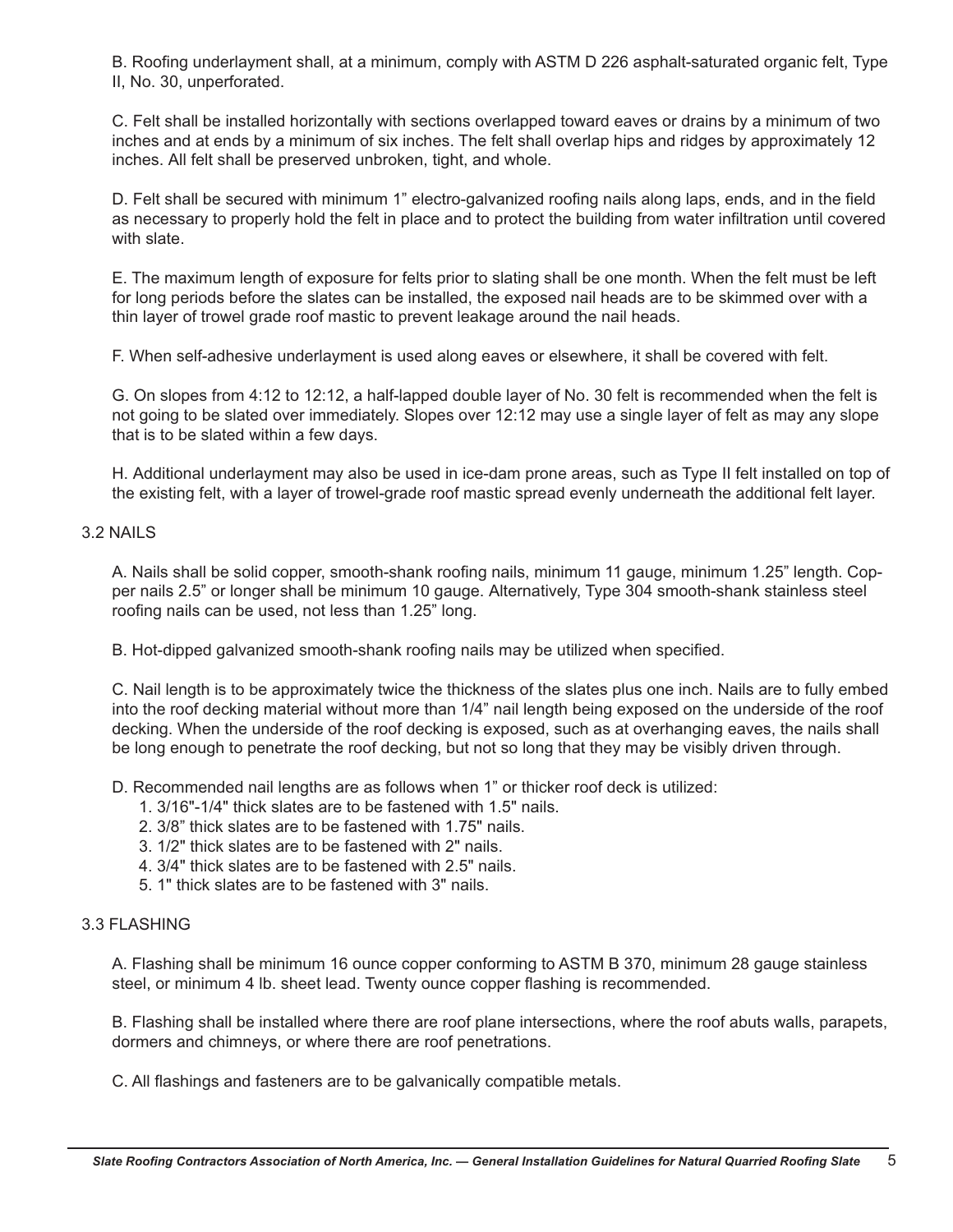D. Flashing shall be installed according to the SMACNA "Architectural Sheet Metal Manual" and the publication "Copper and Common Sense" by Revere Copper Products.

### 3.4 MASTIC

A. Roof mastic shall be non-asbestos fibered asphalt cement complying with ASTM D 4586.

B. Roof mastic shall be designed for trowel application.

#### 3.5 SLATE HOOKS

A. Slate hooks shall be minimum three inches long, solid copper or stainless steel.

B. Standard slate hooks are for use with slate of commercial standard thickness only. Custom slate hooks may be fabricated for use with slates up to 1/2" in thickness.

#### 3.6 CANTS

A. Wood cants for installing underneath the starter course of slate shingles shall be minimum 1/4 inch by 1 inch lath or other solid, glue-free wood. Alternatively, minimum 16 ounce copper or 28 gauge stainless steel edging with a built-in cant may be used.

B. When installing standard thickness slates (3/16" to 1/4" thick) the cant should be approximately 1/4" to 3/8". Thicker slates will require a thicker cant.

#### 3.7 ROOF DECKING

A. The roof deck shall be a minimum of 3/4" thick wood. Solid, glue-free wood is recommended.

B. Nailable concrete and gypsum concrete may also be suitable roof decking materials.

C. Minimum 3/4" glue-free slating lath or skip sheathing can be spaced on rafters as a nailing substrate.

D. Minimum 3/4" glue-free boards, slating lath or skip sheathing can be installed over glued or laminated roof decks to provide a suitable nailing substrate.

E. Surfaces to which the roof slates are to be applied shall be in a suitable condition or shall be repaired to a condition satisfactory for slating. All surfaces to be slated shall be swept clean of any debris.

### **PART 4 — SLATE EXECUTION**

#### 4.1 FASTENERS

A. All standard slates shall be fastened with minimum two roofing nails fastened above the head of the underlying slate and as far from the center of the slate as is practical.

B. Larger, heavier slates may need four nails per slate.

- C. Screws shall not be used when fastening slates.
- D. Slates overlapping sheet metal shall have the nails placed so as to not puncture the metal.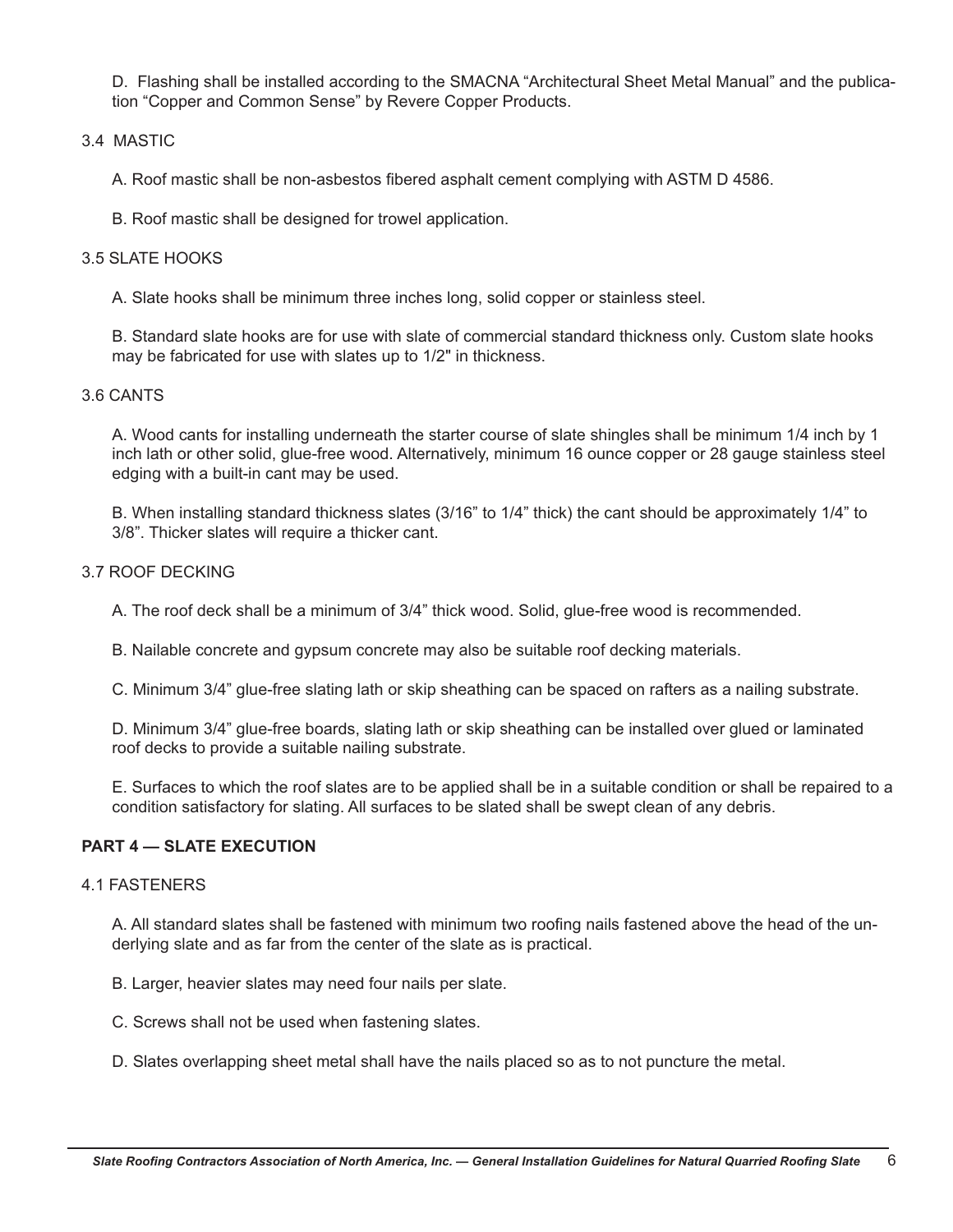E. Exposed nail heads are not permissible except where unavoidable. Any exposed nail heads shall be sealed with gaskets or approved sealants. The application of slate dust to cover exposed sealants is recommended.

F. Nails shall not be driven in so far as to produce an excessive strain on the slates, and shall instead be driven to a depth such that the nail heads lie within the counter-sunk nail hole and do not rub excessively against the overlying slates.

G. Use of pneumatic or electric nail guns to install slate shingles shall not be permitted.

H. Slates shall not be bedded in roof mastic or other adhesives except where absolutely necessary such as at exposed edges in high-wind areas.

I. Ridges and hips shall be installed without exposed fasteners.

J. If a slating nail is installed in a crack or hole in the sheathing, it shall be renailed properly.

### 4.2 HEADLAP

A. All standard field slates shall be installed with a minimum 3" head lap when the roof slope is 8:12 up to 20:12.

B. Less than an 8:12 slope down to 4:12, the slates shall be installed with a minimum 4" headlap.

C. Installing roofing slates on slopes less than 4:12 is not recommended.

D. On slopes 20:12 or greater, slates may be installed with a 2" headlap.

E. Headlaps may be increased at ice-dam prone or poor drainage areas.

# 4.3 EAVES SLATES, EDGE SLATES AND STARTER COURSES

A. Eave slates shall be laid to provide a minimum 1.5" projection beyond the furthest extent of the fascia, cornice, crown molding, metal drip edge, trim, or other construction material at the eaves.

B. Rake edge (gable end) slates shall extend 1" beyond the furthest extent of the gable trim, fascia or drip edge.

C. Slates at the eaves shall be doubled by first installing a slate starter or under-eave course installed back side up (chamfered side down). The first course of slate shall be laid over the starter course so that the drip edges of both courses align flush. The first course of slates shall break side-butt joints with the starter course side-butt joints by not less than 3". The second course of slates must overlap the starter course by a minimum of 3" and not less than the general headlap of the field slates along the eaves [see Figure 1].

D. The starter course of slates is to be canted to allow the starter slates to be tilted to the same angle as the field slates.

### 4.4 SLATE INSTALLATION

A. Slate shall be installed starting at the bottom or eaves and proceeding toward the ridge or top.

B. All slates will be installed following chalk lines marking the top edge of each course of slates, whenever possible.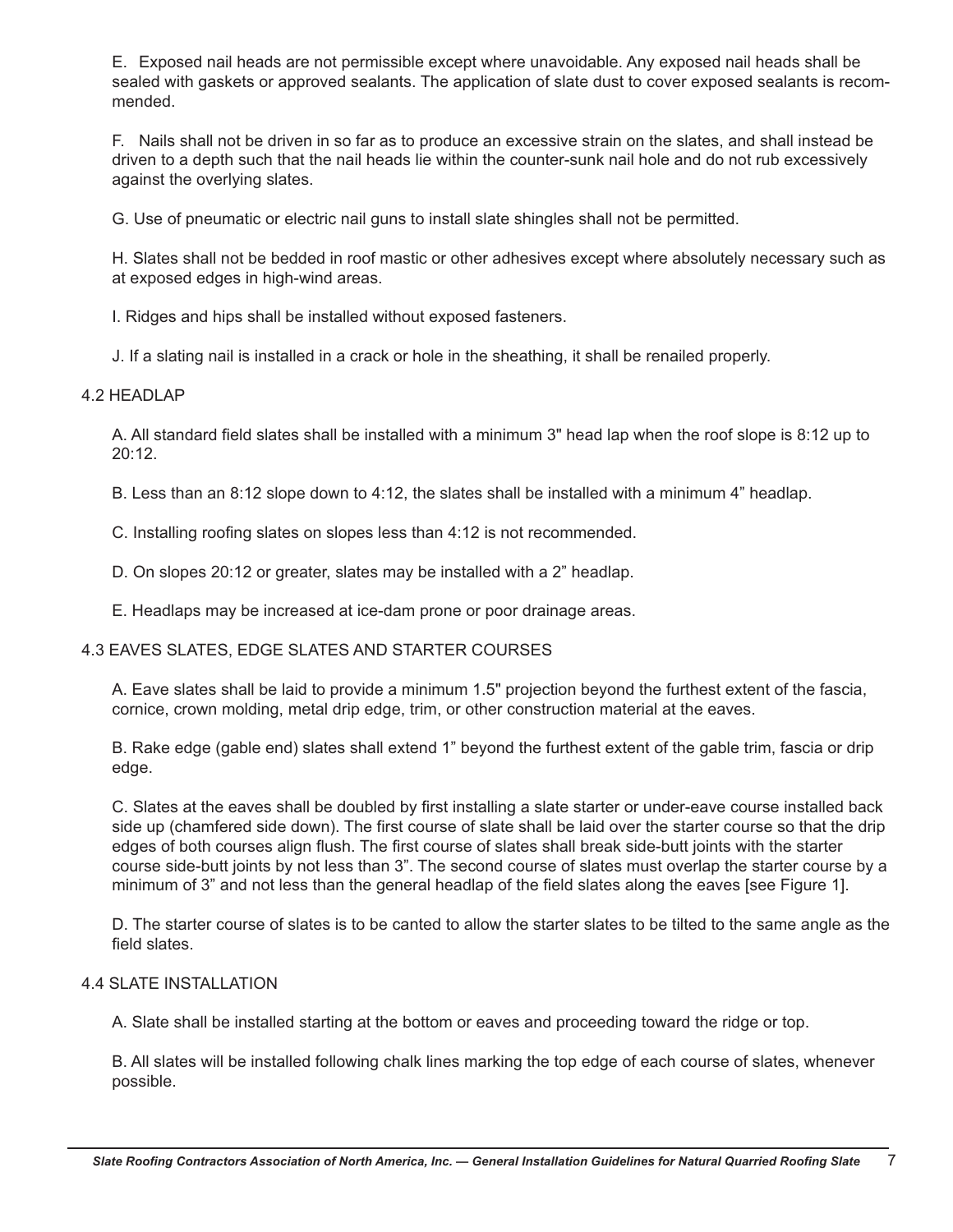C. When supplied on pallets, slates are not to be used from one pallet at a time, but are to be used from all pallets simultaneously in order to blend the various pallets uniformly on the roof.

D. Slate side-butt joints shall be positioned as near the mid-point of the underlying slates as possible, and not less than 3" from the underlying side-butts. Each slate course shall break butt-joints laterally by a minimum of 3", if possible, with the underlying or overlying courses.

E. When installed, slates shall be laid side-to-side with a maximum 1/8" gap between slates, on average, unless otherwise specified.

F. Slate will be neatly fitted around any pipes, ventilators, and other roof penetrations.

G. Slates are to be cut from the back side in order to preserve the chamfered edge on the front exposed surface. Use of grinders, saws, or other mechanical means to cut and trim roofing slates shall not be permitted unless the slates maintain a chamfered appearance along the exposed sawn edges. At the apex of slated hips and ridges, and at the juncture of a closed valley, the chamfered edge may, as an option, be reversed to create a tighter fitting joint.

H. Slates along valleys shall be cut in neat and straight lines. Valley slates are to be cut on the back side of the slate to maintain a chamfered slate edge when along an open valley.

I. Contractor shall visually and manually inspect the slates when roof brackets are removed to make sure no slates were broken by the roof scaffolding. Upon completion, all slate shall be sound, unbroken, un-cracked, whole and clean, showing no exposed roof cement.

J. Individual slates that must be installed in the field of the roof after the installation is complete, such as where a roof bracket had been removed or where a repair has been made, shall be installed using stainless steel or copper slate hooks or the "nail and hidden bib" installation method where standard nailing is not possible. Slates thicker than 1/2" may require the "nail and bib," rather than a slate hook fastener. The top of bib flashings shall extend to the top of the head of the underlying slate.

K. Contractors shall keep the building weatherproof and make every reasonable attempt to complete the project on schedule. Work is to be scheduled when weather conditions allow the work to be performed according to manufacturer's recommendations and in compliance with warranty requirements.

L. Temporary roof coverings, tarps, or other materials shall remain available onsite in the event that the work must be ceased suddenly due to weather conditions and the roof needs to be weathered in until such time as the work may be continued.

### **PART 5 — REFERENCE INFORMATION**

#### 5.1 ASTM REFERENCES

- ASTM A167 Type 304 Terne coated stainless steel, 0.015 inch (0.38 mm) thick stainless steel core material, coated with 0.092 lb/sq ft (450 g/sq m) Terne alloy on both sides.
- ASTM A666 Type 304 stainless steel, soft annealed 2D finish (unless harder temper is required for forming or performance), 0.0156 inch (0.4 mm) thick.
- ASTM B101 Specification for Lead-Coated Copper Sheet and Strip for Building Construction.
- ASTM B370 Specification for Copper Sheet and Strip for Building Construction.
- ASTM B749 Specification for Lead and Lead Alloy Strip, Sheet, and Plate Products.
- ASTM C406 Specification for Roofing Slate.
- ASTM C920 Specification for Elastomeric Joint Sealants.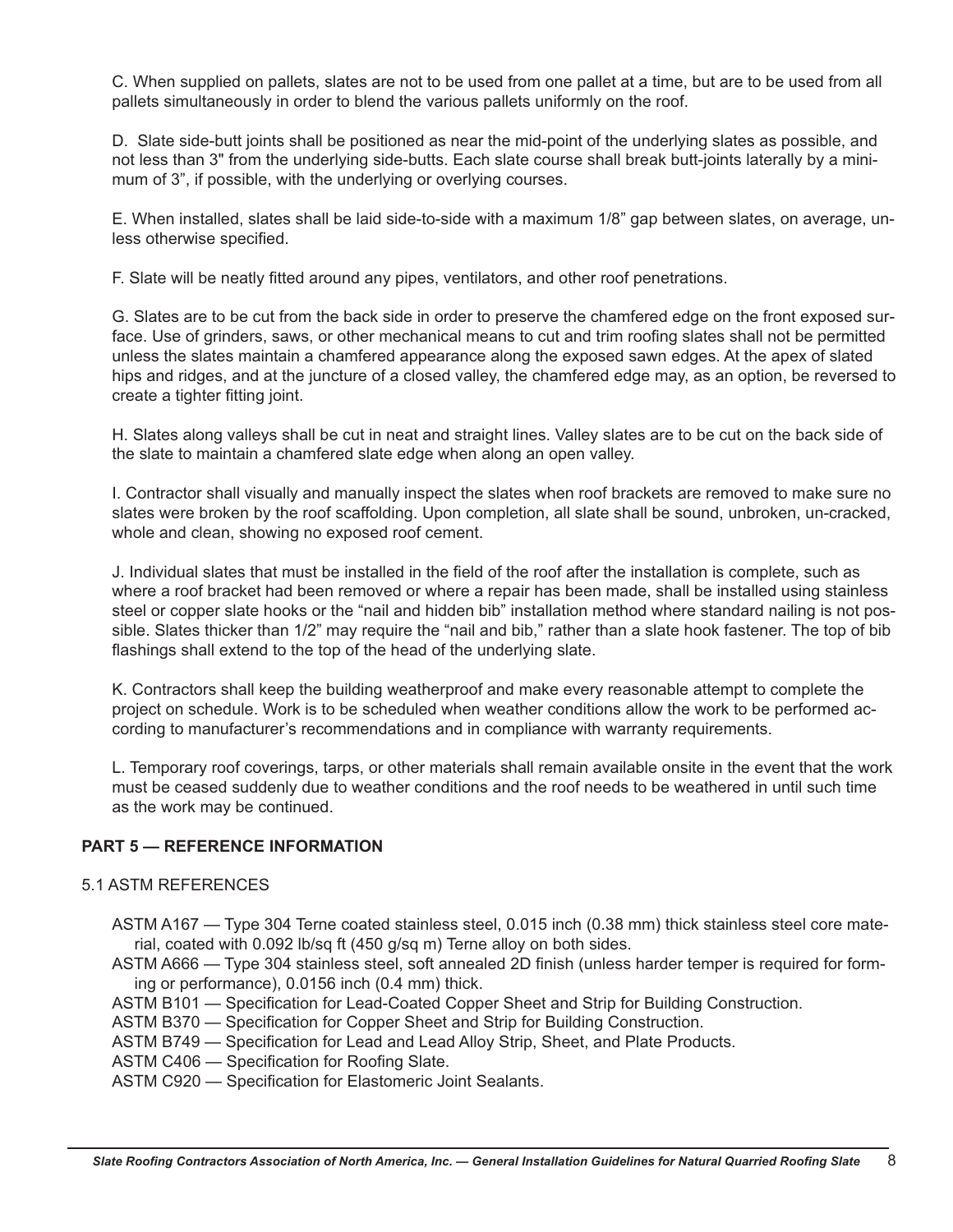ASTM C1311 — Specification for Solvent Release Sealants.

ASTM D312 — Specification for Asphalt Used in Roofing.

ASTM D1079 — Standard Terminology Relating to Roofing, Waterproofing, and Bituminous Materials.

ASTM D1970 — Specification for Self-Adhering Polymer Modified Bituminous Sheet Materials Used as Steep Roofing Underlayment for Ice Dam Protection.

ASTM D2626 — Specification for Asphalt-Saturated and Coated Organic Felt Base Roofing Sheet.

ASTM D2822 Specification for Asphalt Roof Cement, Asbestos-Containing.

ASTM D3019 — Specification for Lap Cement Used with Asphalt Roll Roofing, Non Fibered, Asbestos, Fibered, and Non Asbestos Fibered.

ASTM D4022 - Specification for Coal Tar Roof Cement, Asbestos Containing.

ASTM D4586 — Specification for Asphalt Roof Cement, Asbestos-Free.

ASTM D4869 — Specification for Asphalt-Saturated Organic Felt Underlayment for Steep Slope Roofing.

ASTM F1667 — Specification Standard for Driven Fasteners

### 5.2 SLATE GRADES

A. ASTM C 406 Grade S1: Expected service life in excess of 75 years.

B. ASTM C 406 Grade S2: Expected service life 40-75 years.

C. ASTM C 406 Grade S3: Expected service life 20-40 years.

### 5.3 SLATE THICKNESSES, SIZES AND COLORS

#### A. Thicknesses

- 1. Standards; Nominal 3/16 inch (5 mm) to 1/4 inch (7 mm)
- 2. Quarters; Nominal 1/4 inch (7 mm) to 3/8 inch (10 mm)
- 3. Heavies; Nominal 3/8 inch (10 mm) to 1/2 inch (13 mm)
- 4. Extra Heavies; Nominal 1/2 inch (13 mm) to 3/4 inch (19 mm)
- B. Standard Slate Sizes
	- 1. 24"L X 14"W (610 mm X 356mm) 2. 24"L X 12"W (610 mm X 305 mm) 3. 22"L X 12"W (559 mm X 305 mm) 4. 22"L X 11"W (559 mm X 279 mm) 5. 20"L X 14"W (508 mm X 356 mm) 6. 20"L X 12"W (508 mm X 305 mm) 7. 20"L X 11"W (508 mm X 279 mm) 8. 20"L X 10"W (508 mm X 254 mm) 9. 18"L X 14"W (457 mm X 356 mm) 10. 18"L X 12"W (457 mm X 305 mm) 11. 18"L X 11"W (457 mm X 279 mm) 12. 18"L X 10"W (457 mm X 254 mm) 13. 18"L X 9"W (457 mm X 229 mm) 14. 16"L X 14"W (406 mm X 356 mm) 15. 16"L X 12"W (406 mm X 305 mm) 16. 16"L X 11"W (406 mm X 279 mm) 17. 16"L X 10"W (406 mm X 254 mm) 18. 16"L X 9"W (406 mm X 229 mm) 19. 16"L X 8"W (406 mm X 203 mm) 20. 14"L X 10" W (356 mm X 254 mm) 21. 14"L X 9"W (356 mm X 229 mm) 22. 14"L X 8"W (356 mm X 203 mm)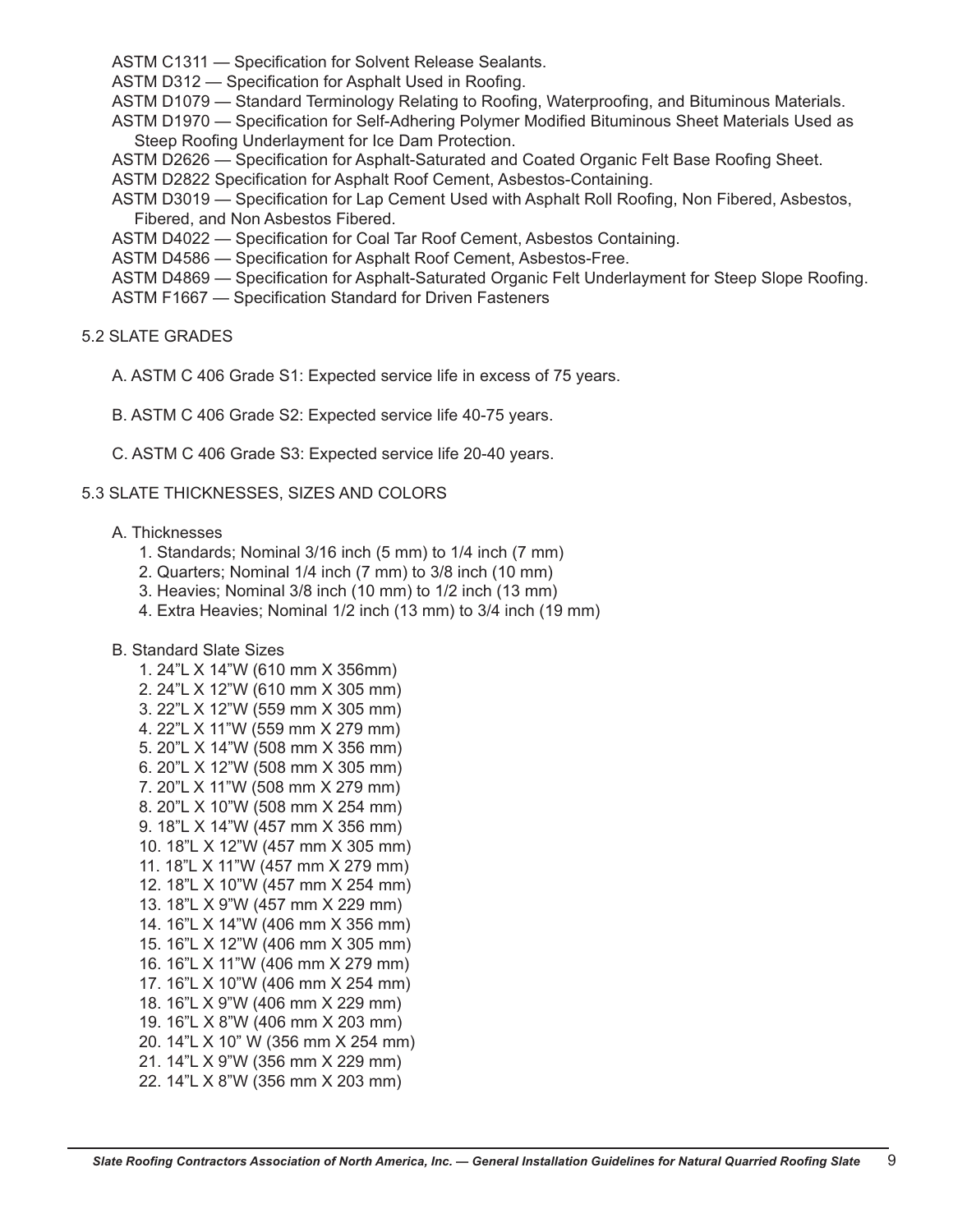- 23. 14"L X 7"W (356 mm X 178 mm) 24. 12"L X 10"W (305 mm X 254 mm) 25. 12"L X 9"W (305 mm X 229 mm) 26. 12"L X 8"W (305 mm X 203 mm) 27. 12"L X 7"W (305 mm X 178 mm) 28. 12"L X 6"W (305 mm X 152 mm)
- C. North American Roofing Slate Colors
	- 1. Unfading Black
	- 2. Semi-Weathering Gray/Black
	- 3. Unfading Gray
	- 4. Semi-Weathering Gray
	- 5. Unfading Purple
	- 6. Semi-Weathering Purple
	- 7. Unfading Mottled Green and Purple
	- 8. Unfading Green
	- 9. Semi-Weathering Green (Sea Green, Gray/Green)
	- 10. Unfading Red

### 5.4. SLATE EXPOSURES AND HEADLAPS

When Using 3" and 4" Headlaps (showing Number of Slates per Square)

| Slate Size (in.) Exposure (3" H.L.) (Slates/Square) Exp. 4" Headlap (Slates/Square) |  |     |
|-------------------------------------------------------------------------------------|--|-----|
|                                                                                     |  |     |
|                                                                                     |  |     |
|                                                                                     |  |     |
|                                                                                     |  |     |
|                                                                                     |  |     |
|                                                                                     |  |     |
|                                                                                     |  |     |
|                                                                                     |  |     |
|                                                                                     |  |     |
|                                                                                     |  |     |
|                                                                                     |  |     |
|                                                                                     |  |     |
|                                                                                     |  |     |
|                                                                                     |  |     |
|                                                                                     |  |     |
|                                                                                     |  |     |
|                                                                                     |  |     |
|                                                                                     |  |     |
|                                                                                     |  |     |
|                                                                                     |  |     |
|                                                                                     |  |     |
|                                                                                     |  |     |
|                                                                                     |  |     |
|                                                                                     |  |     |
|                                                                                     |  |     |
|                                                                                     |  |     |
|                                                                                     |  |     |
|                                                                                     |  |     |
|                                                                                     |  |     |
|                                                                                     |  | 103 |